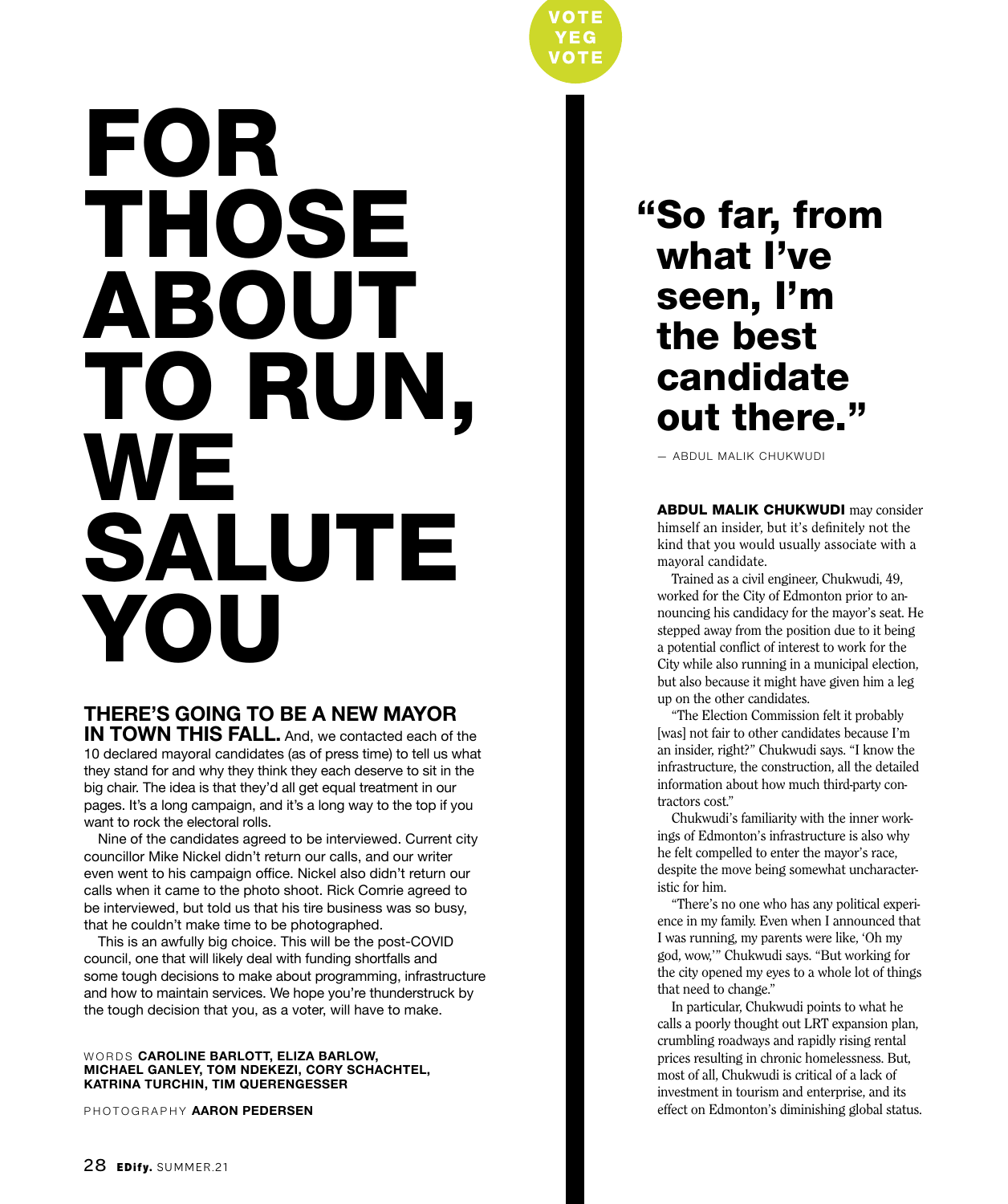"We need to open Edmonton for business," he says. "My daughter and my son say that once they graduate from high school, they don't want to live in Edmonton. Most of our university graduates, after graduating from the U of A [or] NAIT, try to find work in the United States, Australia or the United Arab Emirates.

"We need to make our city into a place that people want to be, [where] people want to come here and [they] don't want to leave. When you tell someone where you come from, you're proud and you say, I'm from Edmonton."

Chukwudi calls me from the cab of his truck during a bit of downtime — he's working as a supervisor for a friend's construction company while he runs his campaign — and he makes it clear that this is where he feels most in his element. "I've been in coveralls my whole life," he says, and whether that involves putting spikes in the ground, repairing sidewalks, or working on city snow removal, he definitely doesn't think of himself as an "office engineer."

That's also the kind of hands-on approach that he wants to bring to Churchill Square, and a characteristic that he believes sets him apart from some of the other candidates.

"When you think as an engineer, you think of solutions," Chukwudi says, "You know, I listen to Mike Nickel [say] the LRT is a horrible thing. But, Mike, what's your solution?"

With regards to his own solutions, Chukwudi is sparse on details, although he is bullish about the need for the city to invest in sports, post-secondary education and tech in an attempt to improve attractiveness and retention. He is also open to taking a more data-driven ap proach to problem solving, whether that means conducting citywide studies on the effectiveness of photo radar, or visiting international hubs like London, England and Hong Kong to learn ways to improve transit.

Chukwudi also has his sights set on a political future beyond City Hall. He says that he has already been in contact with some of the province's major political parties, and even if he doesn't win this October, he suspects this won't be the last time his name pops up on a ballot.

"I don't think I will walk away from poli tics," he says. "I don't know if I'll go federal or provincial, [but] I'll continue to try. But so far, from what I've seen, I'm the best candidate out there." **— TOM NDEKEZI**

#### **STATS**

**ABDUL MALIK CHUKWUDI AGE 49 CIVIL ENGINEER**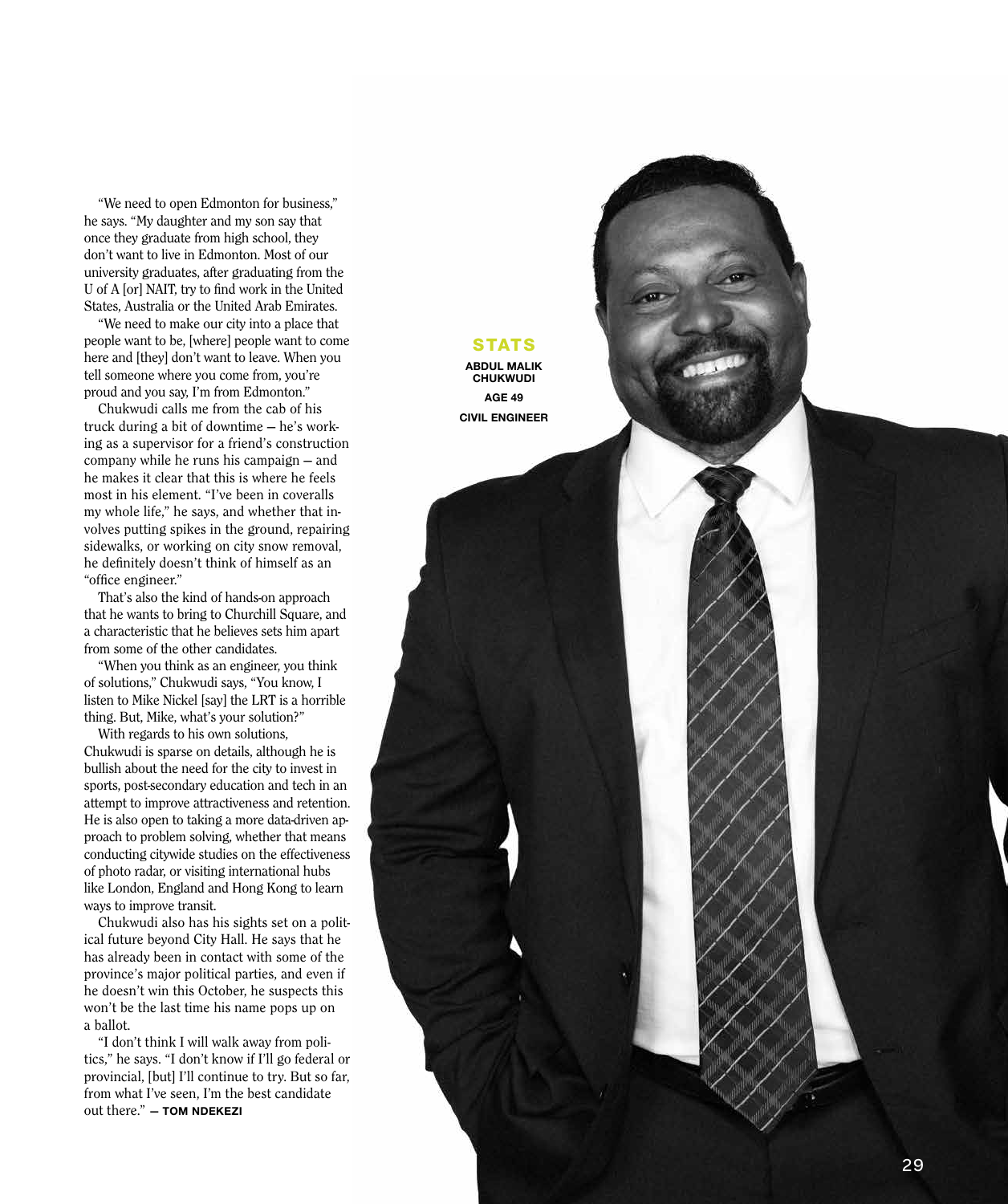

## "Every bicyclist could be looked at as taking a job away from someone."

— RICK COMRIE

Driving along the streets of Edmonton one snowy March day, **RICK COMRIE** came upon a disturbing scene.

An ambulance carrying a patient was stuck in the snow on a city street. A crowd had gathered to push it out. Ultimately, Comrie says, another ambulance had to come and rescue the stranded patient.

As the owner of mobile tire company TireBoys, Comrie had been driving the city streets all day.

He says bike lanes had been cleared of snow, while this street had not.

"Everywhere I saw bike lanes had been cleared. We live in subzero temperatures eight months a year and we're building infrastructure that's harming the foundation of what we need in our society, which is fire and ambulance."

For Comrie, 64, a father of two grown sons, the tableau was a symptom of a flawed ideology that has caused the city to lose its way and make "misplaced" investments into LRT and bike lanes.

The incident "was the hammer in the nail" of his decision to run for mayor.

"And what's happened since then is the integration of bike lanes. The obstruction on our roadway system has snowballed," he says.

Comrie comes from a long line of Edmonton entrepreneurs, stretching back to his great-grandfather in the 1940s.

"I work eight- to 12-hour days, and I wear boots at work," he says, adding that his working-class audience will know why that's important.

"I'm a businessman, but I'm also a worker." He says the LRT has been "a boondoggle

30 EDify. SUMMER.21

and a billion-dollar blunder" and bike lanes are just as bad.

"They've changed the downtown to eliminate automobiles," he says. "It's full of bike lanes. It's so crazy, it's so far whacked, it defies logic.

"The money is in the car," Comrie insists. "Who's the spender? Does a bicyclist go and buy sporting goods, or furniture, or clothing? Or are they just out for a ride?"

Meanwhile, business owners suffer because bike lanes and LRT lines block access, he says, adding that he once counted 60 stopped vehicles waiting for an LRT train to go by.

"If you build infrastructure that obstructs spending, what is the result? The word I can use is catastrophic," he says. "Every bicyclist could be looked at as taking a job away from someone. I'm not anti-biking, but this is crazy.

"They're pushing upon you a society you don't want," he says, referring to leaders at both the municipal and federal levels. "That as a taxpayer, you fundamentally won't be able to pay for."

If elected, Comrie would immediately stop work on all LRT construction pending a plebiscite to ask Edmontonians whether they actually want it.

Comrie also plans to stop municipal spending, focus on roadway functionality, and strike a committee on bike lanes.

"You have to run a tight ship. You have to find ways to cut back. The spending is the issue, and fiscal irresponsibility."

Come election day, he'll be there with boots on. **— ELIZA BARLOW**



IOTE

STATS **"BREEZY" BRIAN GREGG**

> **AGE 71 MUSICIAN**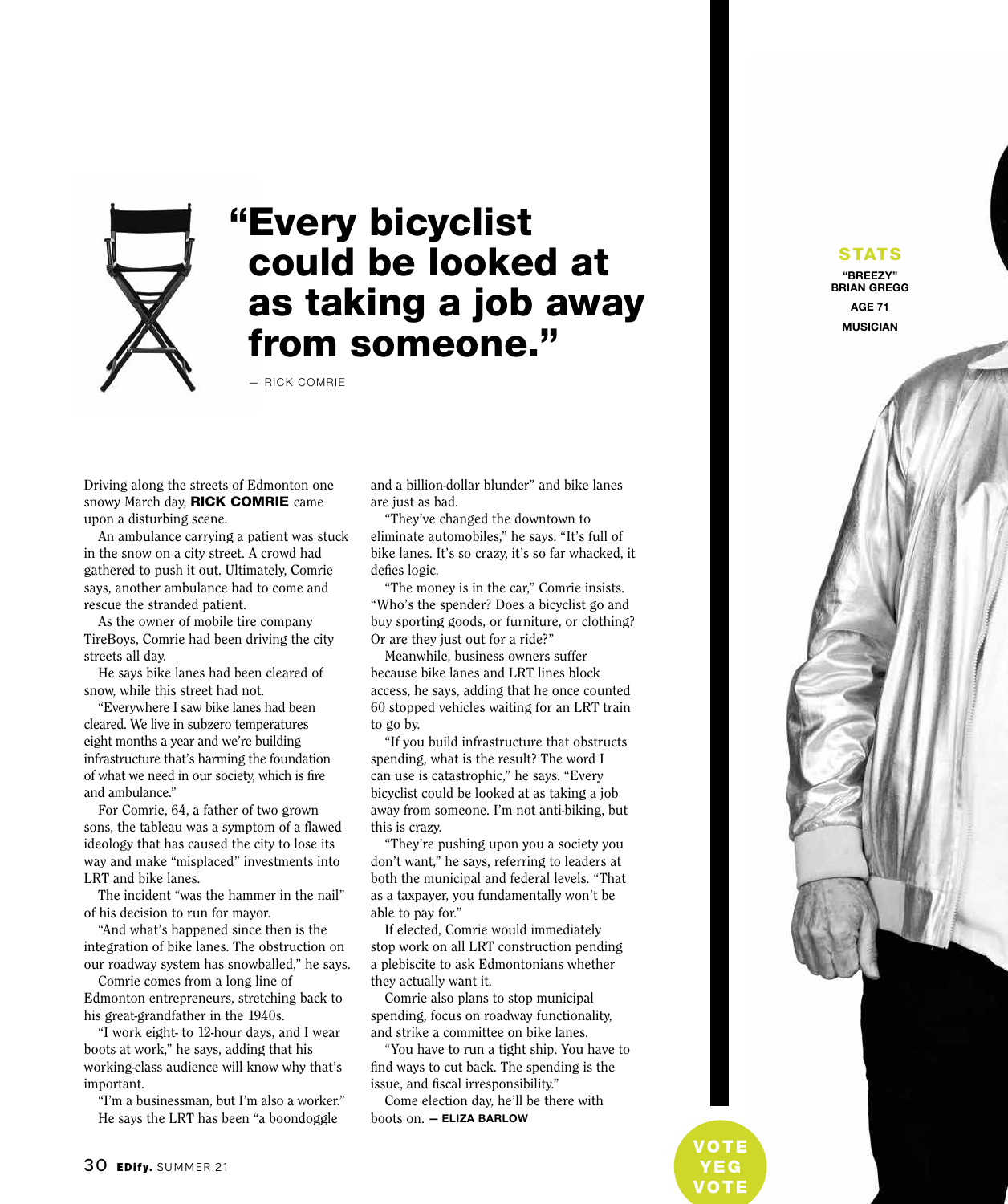

In the late '70s, **BRIAN GREGG'S** bandmates used to call him "Breezy" for his ability to talk about anything. Since then, the nickname, along with his ability to shoot the breeze, stuck. Nowadays, as a mayoral candidate, he's still talking. But instead of just chatting about guitars and musical notes, he's also discussing platform points and voter turnout.

Over the course of many decades, he's worked as a musician — one of his bands once opened for Led Zeppelin — while always keeping an eye on politics, becoming especially engaged in recent years through volunteer work.

He ran for mayor back in 1998 — he finished with just over one per cent of the vote — and now he's back with a completely self-funded campaign, or "quest" as he calls it, that focuses on equality, economic responsibility and forward-thinking policies. "With the climate emergency and the pandemic, it's no time to fool around. We have to be smart by creating a caring economy," says Gregg.

He has several ideas for going forward, starting with taking big money out of politics, hence his decision to fund his own campaign and rely on volunteers. One of his big concerns is that politicians sometimes run government like a business, resulting in short-sighted choices. "It should be run like a rock 'n' roll band, where taking care of business is important, but what's most important is that everyone's having a good time."

Instead, he'd like to see more options for affordable housing, improved resources for the homeless, a focus on improving library services and unionization of all essential workers — even though some of those goals would need cooperation from the federal

and/or provincial governments. Gregg has a vision of an emergency services campus that would include a homeless shelter, a daycare and a library that all connects with the Royal Alexandra Hospital. Free transit is also on the platform as is a focus on the reduction of crime and mental health support for those experiencing addictions.

"We've been building a lot of roads but we… can't take proper care of people who are in trouble," he says.

He'd also like to see more products produced locally with the goal of more jobs and less environmental burden. Local food, he says, could be produced in a commercial greenhouse district that circles the outer limits of the city, inspired by agricultural production in the Netherlands. "We have to look around the world at what other countries are doing," he says.

One of the big ways of reaching his goals, says Gregg, is through an increase in taxes, as higher taxes are the norm in many Scandinavian countries.

"I don't think it's realistic to have this race to the bottom and always try to have the lowest taxes in anywhere on the planet. The kind of democracies that I look at and respect are ones where they have higher taxes than we do, and where they take better care of the people," says Gregg. "Like, this is a mean economy that we live in. Very, very mean."

Gregg hopes the new ideas he brings to the race will inspire everyone, including a whole new demographic to come to the polls — those who maybe hadn't been previously engaged in municipal issues as they hadn't felt represented — resulting in a shift in priorities that could help those very people. **— CAROLINE BARLOTT**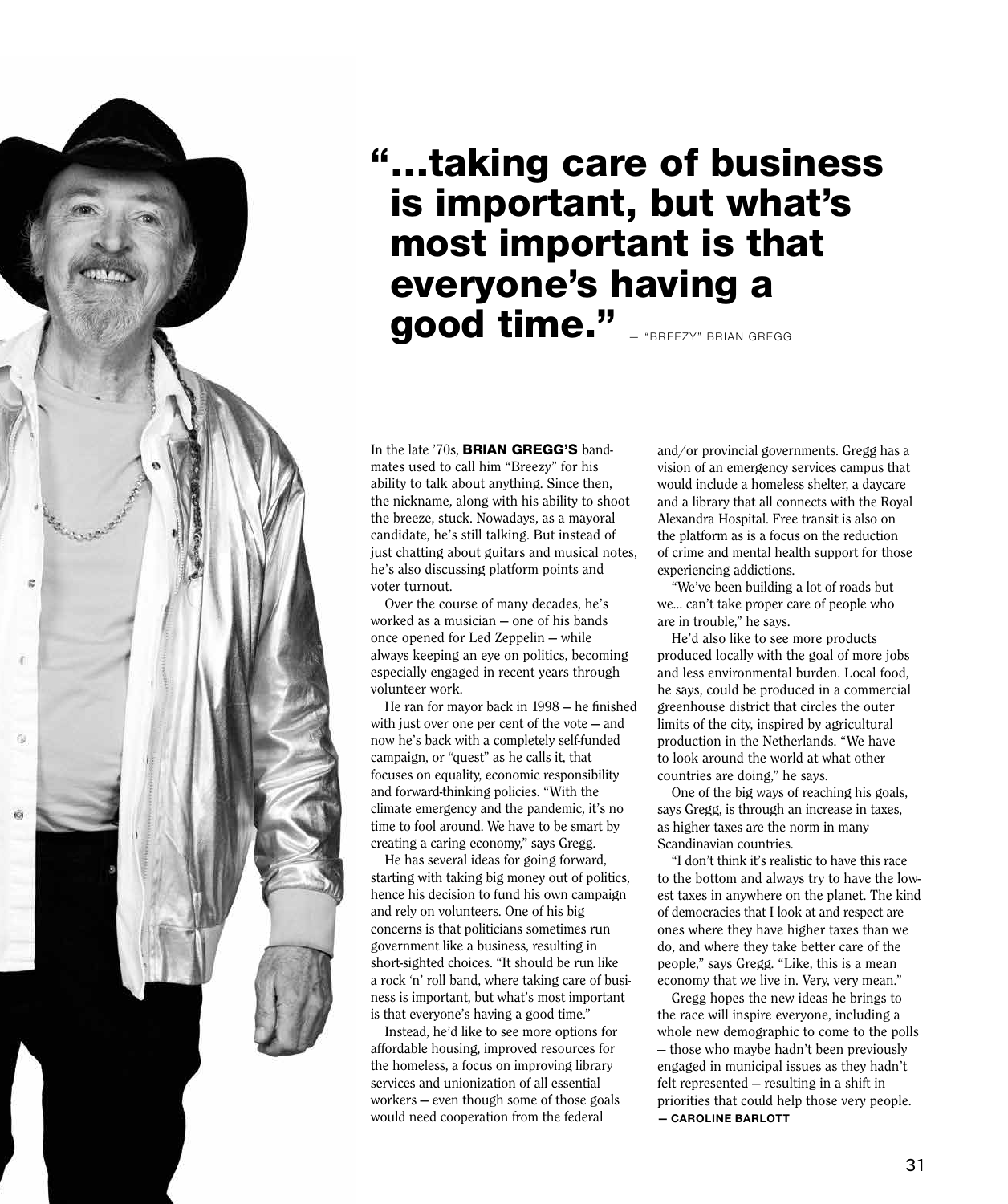### "Economic recovery and being open for business are going to be critical because we know a lot of our businesses are suffering."

— KIM KRUSHELL

Some might think now is a strange time to want to take on the job of mayor of Edmonton. An unprecedented global pandemic has hobbled the city's economy. Its finances will be squeezed for the foreseeable future by provincial budget cuts to municipalities.

But KIM KRUSHELL says it was the pandemic that propelled her into the mayoral race, and she's ready for the challenge.

"When the pandemic hit, all of us were thinking about the future and how we're going to get through this, in terms of economic recovery," she says.

"I started thinking about what characteristics we're going to need in terms of the next mayor. I care deeply about our city and our residents and our collective future and I'm a booster for our city. To get through this pandemic we're going to need that type of mayor."

Krushell, 54, was a three-term city councillor for Ward 2 before leaving politics in 2013 to spend more time with her family. At the time, her in-laws were ill and her son had just entered his teens.

She grew up in Laguna Beach, California, and moved to Canada after meeting her husband, Jay, as exchange students in South Korea. She's lived in Edmonton since 1993. She co-founded, with her husband, two tech companies since leaving council, and says she has the "right mix" of public and business sector experience.

Krushell built her election platform around three questions: How can the city improve? How can it innovate and encourage business? And how can the city help its residents?

"The top priority is to get through the pandemic. Economic recovery and being open for business are going to be critical because we know a lot of our businesses are suffering," she says, adding core services and maintenance and supporting the most vulnerable are her other main platform fronts.

Despite past ties to the defunct Progressive Conservative Party, Krushell calls herself a centrist candidate, who is focused on "getting wins for Edmonton."

Her experience matters in an election that will elect many new faces to council, she adds. Being able to get up and running from day one, rather than learning the job, "is an advantage that I certainly bring."

Krushell's approach to the council table will focus on consensus building.

"I feel that that is going to be really necessary given that we have so much turnover happening on this council coming up. So I think that (my) knowledge and that history is also really important."

An incoming mayor also needs a solid understanding of the fiscal realities the city faces, following massive reductions in provincial grant funding and the delay of a long-term fiscal framework with the Government of Alberta.

"I'm assuming we're not going to have as much money as we've had in the past and we're going to have to do more with less," she says. "We're going to have to be really nimble to figure out ways to continue to provide services that are needed and juggle the realities that we're going to be facing fiscally." **— ELIZA BARLOW**

#### **STATS**

**KIM KRUSHELL AGE 54 BUSINESS OWNER**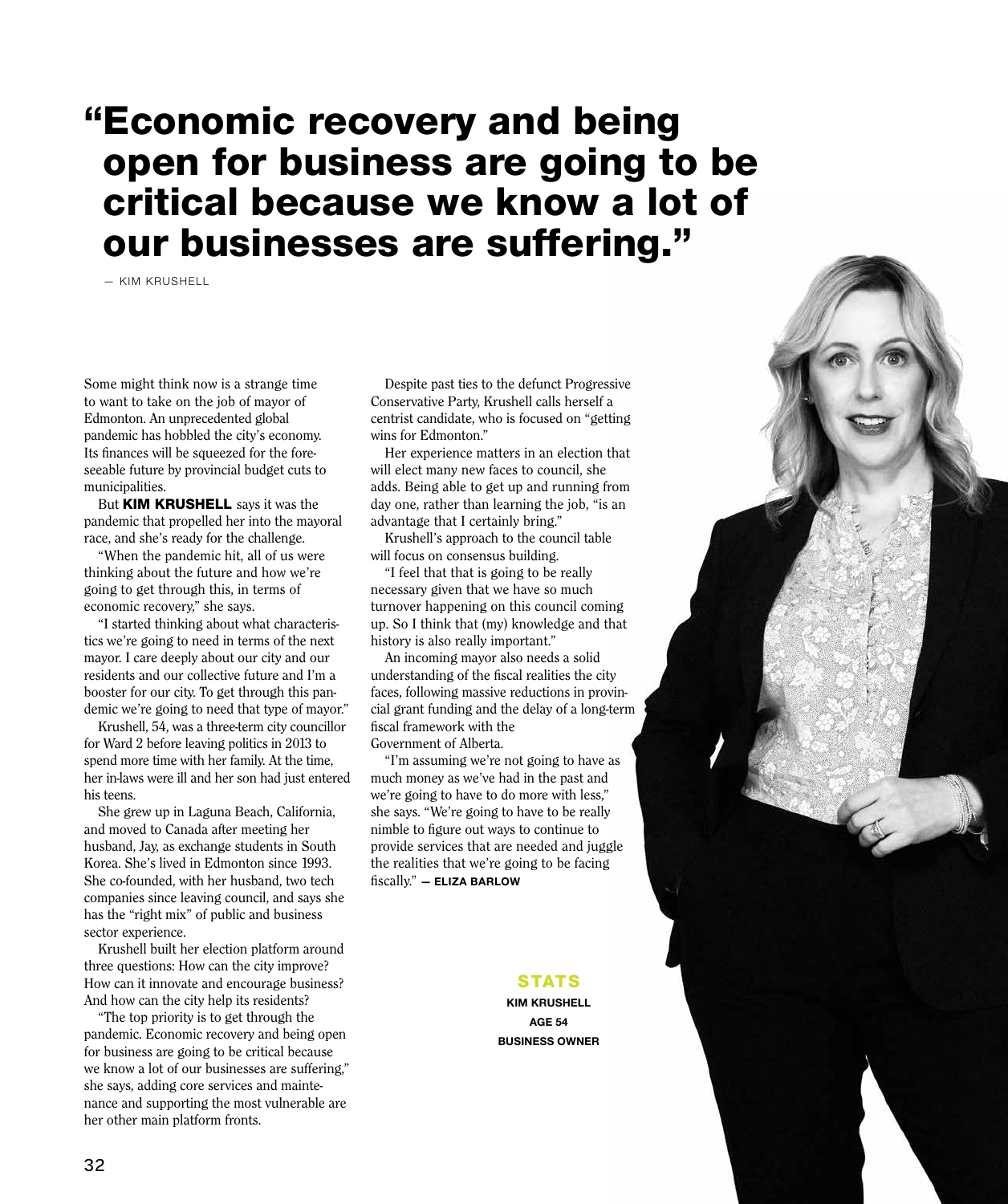## "…I am ready, I am able, and I am willing to listen to you, to work for you, and to work With you." **AUGUSTINE MARAH**

AUGUSTINE MARAH is a man of many hats. Teacher, activist, and writer are just a few of his titles. He hopes the next one will be mayor.

Marah has worked in municipal, provincial and federal politics since 1984, campaigning for mayors, Members of Legislative Assembly and Members of Parliament. Now, he's campaigning for himself.

Marah's involvement in politics came only three years after moving to Edmonton from Sierra Leone in 1981. He came to Edmonton with only \$25 in his pocket and completed his undergraduate degree at the University of Alberta in two years.

He later went on to teach elementary school, junior high school, senior high school and post-secondary before opening his own accredited private school called Alberta International College.

"I am a visionary, and I have a passion for working with other leaders with whom I have a common purpose for the benefit of all," says Marah on his website. "As a retired teacher and school administrator, I also love to bring out the best in people's potential and help others find their voice, especially our young generation."

Community and education are at the heart of everything Marah does, and are the backbone of his candidacy. He's committed to community building and has worked with organizations such as the Mennonite Centre for Newcomers, Edmonton Multicultural Coalition and Camrose International Institute.

He wants to reciporcate the generosity he felt from the Canadian community when he moved to Edmonton by making it a better place for everyone.

"I was raised in a family of strong traditional values and principles of hard work and contribution to society," says Marah in a campaign video posted to his website. "I translate these values and principles in the way I live."

How do these values and principles translate into Marah's plans for Edmonton?

"I am interested in finding innovative ways to increase, improve, and to diversify job creation for the prosperity of Edmontonians with the collaboration of all the city's councillors," says Marah.

Marah also wants to continue Don Iveson's efforts to decrease the homeless population and improve their quality of life.

"I want to make it abundantly clear that I am ready, I am able, and I am willing to listen to you, to work for you, and to work with you to take the city to any heights we are able to take it."**— KATRINA TURCHIN**

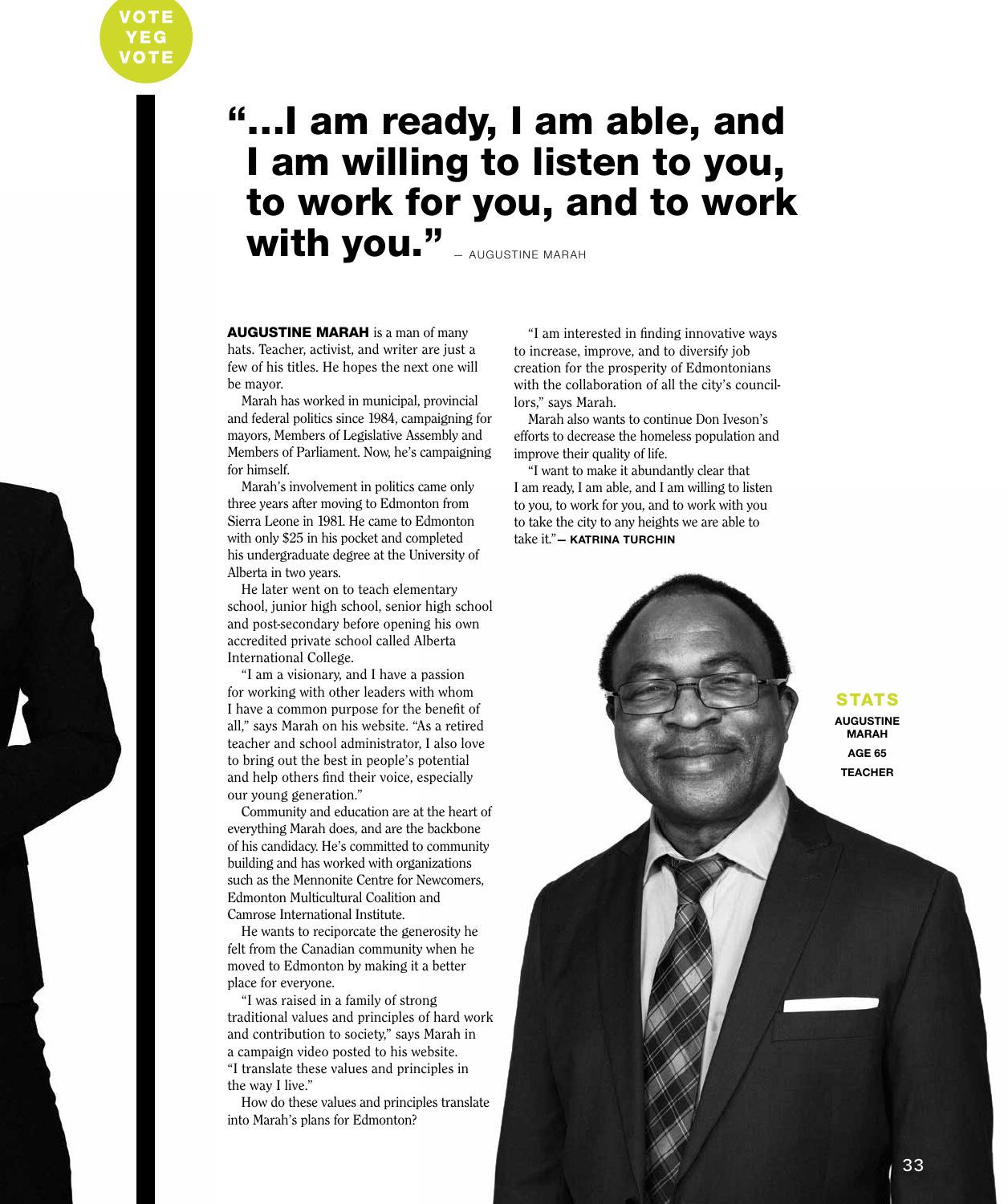### "My vision is for Edmonton to be a wellrun, prosperous and attractive city."

— MICHAEL OSHRY

**MICHAEL OSHRY** is running for mayor as one part incumbent and one part rebel. He was elected to council in 2013 and decided to leave by 2017. A one-term councillor by choice is a rarity in Edmonton. But after four years of commenting from the sidelines — he's very active on Twitter — Oshry wants to return and lead.

Oshry was born in South Africa and his family immigrated to Edmonton. He found the city welcoming of entrepreneurs. In the '90s he bought and ran a former coffee shop on 124th Street. He then opened the first Remedy Café, in Garneau, although he would later sell the coffee shop. "That was me, that was my business," Oshry says, aware his name isn't tied to the wildly successful company. "That was my brainchild."

By the late 1990s, Oshry and his brother, Clive, opened Globex. Oshry had become involved in foreign currency exchange and saw an opportunity to offer currency exchange services. He was right. By 2000 they opened their second office in Calgary. By 2003 they bought into the Looby Block building on Jasper Avenue (now home to the Wee Book Inn) for their headquarters, and, by 2006, they had 23 locations on three continents. In 2010, just before Oshry ran for council, he told the *Edmonton Journal*, "We want to be the biggest player in the world outside of the banks."

Oshry does not lack for ambition. Today, his company is still headquartered in Edmonton, though re-named FIRMA. Oshry is its sole shareholder but has hired a CEO, and it has offices in four countries, a few hundred employees and transactions at \$12 billion per year, according to Oshry. It is not the biggest player in the world, to go back to his 2010 goal, but FIRMA is the largest private exchange company in Canada, he says.

But with all that wealth, why is he running? Oshry, who's 53, speaks a lot about qualifications. He's got the unique experience of having served on council but not sitting for multiple terms, he says. "I wasn't in there for decades which I'm not sure is an asset. I know how it works and I know how to build a business and lead, and I know how to bring together people of different viewpoints, so I think I'm pretty qualified to deal with these challenges that we've got coming ahead."

What are they? "For the first time in a generation, I don't think it's clear where our success is going to come from," he says. "I'm talking about economic success and also social success."

Still, many will wonder why Oshry left in 2017 if he wanted to steer Edmonton forward. During that 2013-2017 term, some referred to him as the "Bruce Wayne of council" — independently wealthy and willing to call out problems as he saw them. Oshry says he just had to leave. "I was very frustrated for the last couple of years. Council wasn't working together. The priorities that council had at the time, I wasn't in agreement with all of them. I'm very much a collaborator and I felt there was no collaboration. I got very frustrated with that."

The mayor's job is to spend time with councillors and build collaboration, he adds, and here you must read between the lines. That "has not been happening for the last decade," he says.

 "I think we've got to get back to that place where the government of Edmonton is more of a servant rather than the master," Oshry says. "We've got to bring back a source of pride in the city and I think that's been lacking over the last few years. My vision is for Edmonton to be a well-run, prosperous and attractive city. I'm really doing this to give back to the city, and it sounds a bit hokey, I get that. But there needs to be a refresh on the vision."

**— TIM QUERENGESSER**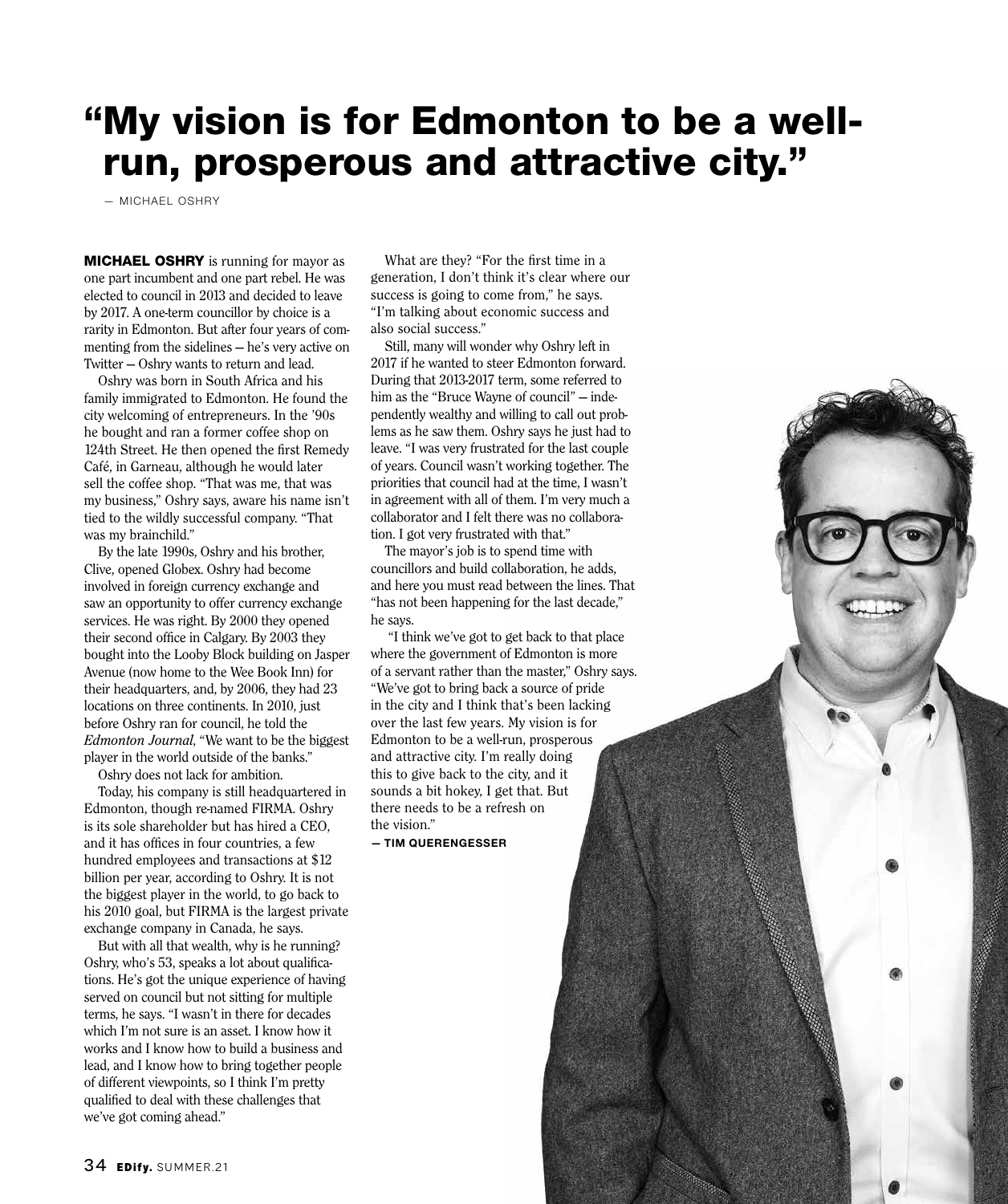

### "No comment."

— MIKE NICKEL

The campaign worker takes my name and number but I don't expect to hear back from city councillor and third-time mayoral candidate MIKE NICKEL. He launched his campaign via Facebook Live in late January and did not take questions from reporters. I already sent two emails and left two phone messages requesting an interview for this story… crickets.

But I drop by his campaign office early one afternoon anyway to see if I can catch him. He operates out of a vacant spot that once housed a restaurant in the west end. Tables and chairs have been pushed back and stacks of lawn signs crowd one wall. Backdrops for photos and live streams fill the foyer. The office is quiet and Nickel is not in.

He has a long history in municipal politics, having run and lost in 1998 and 2001 before breaking through with a victory in 2004. He lost his council seat to current Mayor Don Iveson in 2007, finishing third of four candidates, but successfully returned in 2013 and was re-elected in 2017. Nickel also took a run at provincial politics in 2019, losing the United Conservative Party nomination in Edmonton-South to Tunde Obasan, who subsequently lost in the general election to the NDP's Thomas Dang.

Nickel is known as a conservative voice on council, championing small government, low taxes and reduced regulation. His campaign platform focuses on the economy, jobs and municipal debt. He's opposed to bike lanes, the West LRT and Edmonton's status as a sanctuary city.

Nickel is also critical of the City's recent efforts to end homelessness, calling them expensive and misguided efforts that lump people who are homeless because of affordability issues together with those with mental illness or addictions. "Why are we throwing money into the people that need treatment and treatment beds and throwing them into housing?" he asked in a recent Facebook Live. He calls for a voucher system in which "the money follows the client. That's the really important part here, and we have to keep the

paperwork to an absolute minimum. Overhead in government is a nasty thing. They'll tack on stuff and create more bureaucrats."

Nickel has allies on council for some of his policies, but his ability to work with others is in question. Last August, the City's integrity commissioner recommended that he be reprimanded for misleading social media posts relating to City bike-lane decisions and for posting a cartoon of Councillor Andrew Knack throwing money on a fire. The commissioner held that while councillors can express opinions strongly, with passion and even with exaggeration, Nickel's contributions were disrespectful, contained personal attacks and misleading information, lacked decorum and were contrary to the City's code of conduct. Nickel said he was asserting his freedom of expression rights and should not be censured. He avoided sanction by council only because just eight of the 12 councillors voted in favour, one short of the necessary supermajority. Nickel's response has been to repost the offending material, criticize the cost of the integrity commissioner's investigation, which he pegged at \$50,000, and say he wouldn't be intimidated or silenced by unelected officials. This has led to more charges against Nickel (see footnote).

So questions remain about how Nickel will be able to implement the policies he prefers in the consensus-driven realm of municipal politics and his ability to negotiate with the provincial and federal governments questions that will, for now, go unanswered. **— MICHAEL GANLEY**

*Just as the issue went to press, the city's integrity commissioner released a new report stating Nickel violated council rules in two separate matters. The first regards allegations of inflammatory social-media posts sent in retaliation to individuals who had made complaints against him in the past. The second, relating to this election: He is accused of collecting e-mail addresses as part of his city councillor duties and using them for campaign purposes. The matters had yet to go before council at press time.*

#### **STATS**

**MICHAEL OSHRY AGE 53 BUSINESS OWNER**

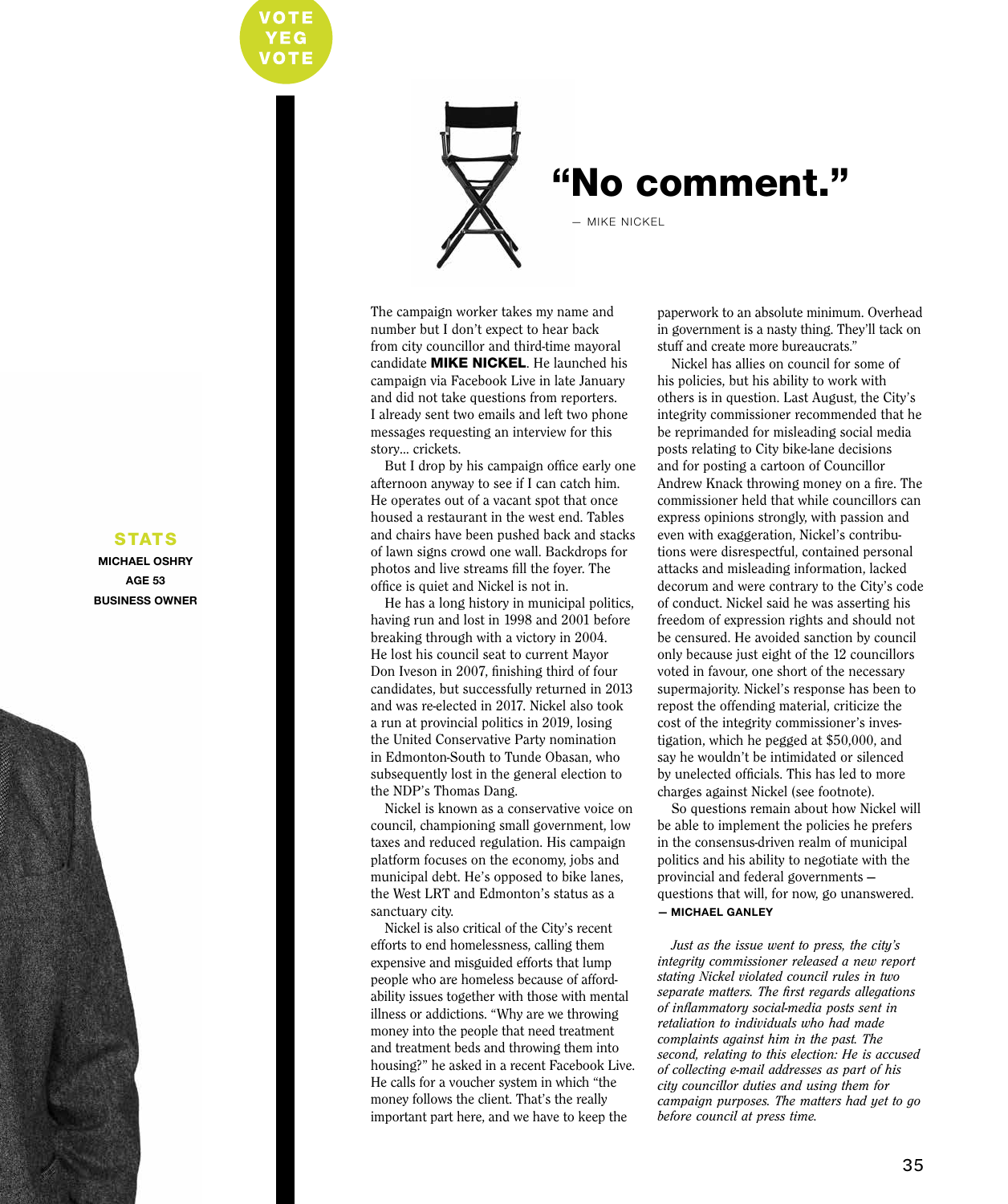### "What drives me is the need to build other people's capacity to succeed."

— AMARJEET SOHI

At 57, what stands out to **AMARJEET SOHI** as he looks back is the community and compassion. The community was the extended farming family he grew up with in Banbhaura, India, and the older brother who sponsored his move to Edmonton at 18.

The compassion came years later, after he returned to a village in the Indian state of Bihar, organized a protest advocating land reform, was arrested, tortured and spent the next 21 months in jail (18 in solitary confinement). "Even in the prison, there were people who showed me compassion, who helped me connect to the outside world. They risked their jobs, but they still did it."

After returning to Edmonton, Sohi got to know the community well as a bus driver, before his first successful run for city council in 2007, where he sat until becoming a member of parliament in 2015. He cites the Yellowhead conversion project, Fort Edmonton Park's

expansion including the Indigenous Peoples' Experience, and the 50th Street railway crossing, as examples of how he helped direct federal funds to benefit Edmontonians. "What drives me is the need to build other people's capacity to succeed," he says.

There's a lot that can be done with the City's over \$3-billion budget regarding issues of addiction, mental health and homelessness, he says, especially with help from the provincial and federal government. But the "convening power of the mayor's office is significant in how it can pull all the people from the community together to carve a path forward on engaging with the federal government. Along with budget tools, the mayor provides leadership to the community so that we aren't working in silos, but are building that collective approach. That's where I will focus."

He acknowledges the difficulty in bridge-building with ideological opposites, but as someone who built relationships with those meant to keep him in prison, he knows how to start. "When we are dealing with people, we need to deal with them from the point of trust. I did that when I worked on the Trans Mountain pipeline expansion and we negotiated and engaged with 129 Indigenous communities from different backgrounds, who had different expectations and different needs. And you can work with partisan opponents if you come from a point of trust."

A few years after he first arrived in Edmonton, Sohi joined a Punjabi theatre group. When he later went back to India, it was to study with famous playwright Gursharan Singh and learn the most community-based type of theatre there is: street. "I wanted to learn more about the importance of art in bringing social change, and I wanted to learn this specific technique where you go to the street corner and perform with a group of people. The power of theatre is that it provides you an opportunity to actually live in other people's shoes. It broadens your understanding, your perspective of the world, and helps you become a better person in your community." **— CORY SCHACHTEL**

#### **STATS**

**AMARJEET SOHI AGE 57**

**STRATEGIC ADVISOR**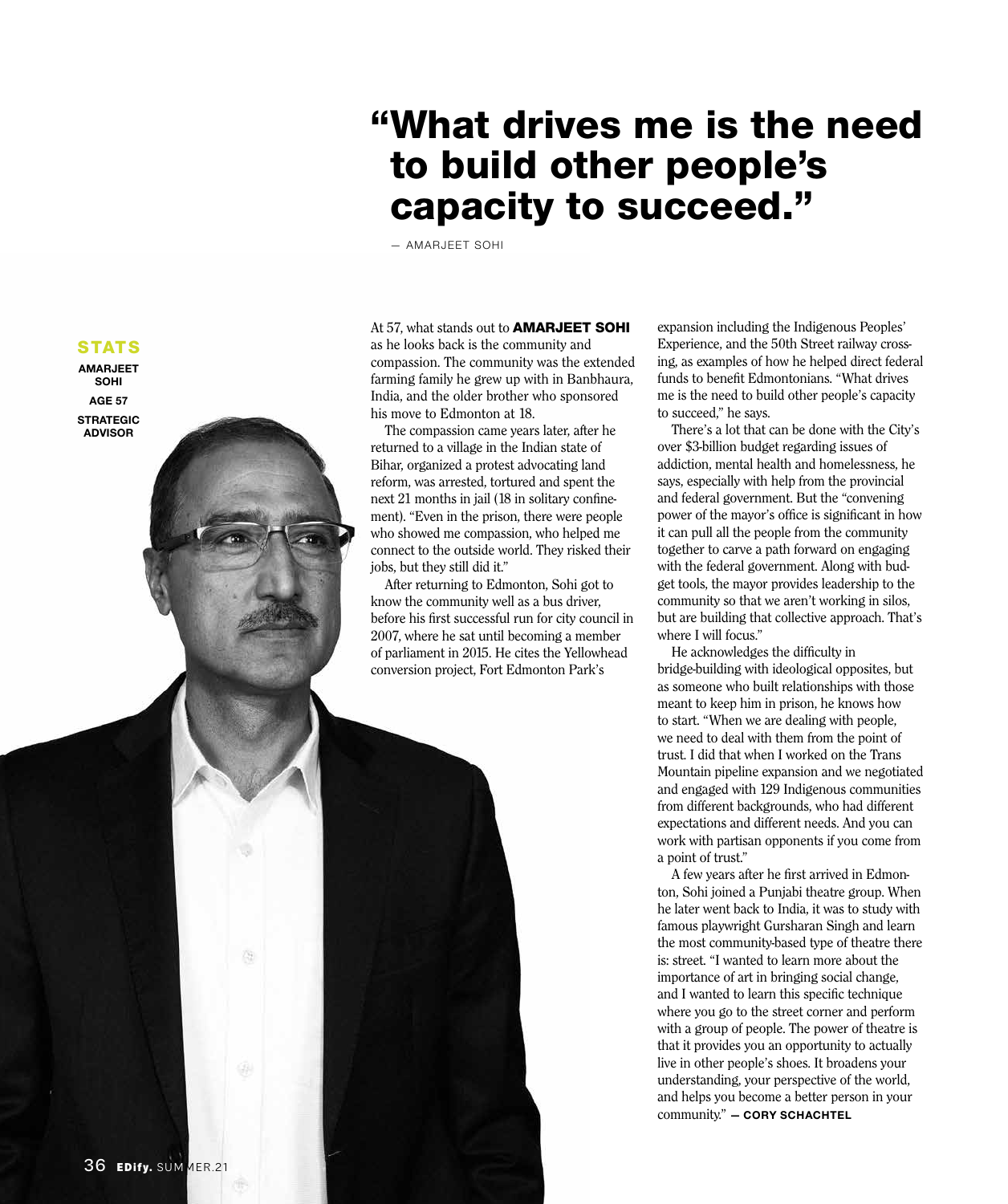### "I let people into my life every single day."

— DIANA STEELE

In mid-March 2020, as the COVID-19 pandemic hit Edmonton, DIANA STEELE began to post "check-in" videos on the community Facebook page she runs — sharing updates on the rules, reminding people to wash their hands, and inviting them to call her if they needed anything.

She continued to post the check-in videos every day as the virus tightened its grip and shut down normal life in the city. As of mid-April 2021, she had missed only one day out of over 400.

"I said I would go until the end of the pandemic no matter how sick people are of me," Steele says during an interview in End of Steel Park, as traffic whizzes past on Saskatchewan Drive.

"I do the videos because I know there are people who live alone, who have no one to look out for them and check in on them, and I let people into my life every single day. It's been wonderful. I tell people to call me any time, and they do. I get a lot of really positive feedback from the target audience I'm trying to reach."

Steele, who's president of the Crestwood Community League — a role she's held for over six years — is hoping her track record as a listener and community leader will help her become Edmonton's next mayor.

Prior to deciding to run for the top job, the 45-year-old mother of two — who also works for a local hospice society and is a substitute teacher — was becoming increasingly concerned about partisan politics creeping into the municipal sphere. "We look at issues like infills and potholes. There should be no right or left considerations involved in those decisions," she says. When someone she had been urging to run for mayor ultimately said no, Steele decided to put herself forward.

"I'm doing it because I think we need a leader like me — a female, Métis leader who's kind, compassionate, transparent and works collaboratively with others. I'm not here to further my agenda, I have no further political aspirations in any way. I just genuinely want to help people," she says.

"And I want to close the divide. The city is becoming more and more divisive — we have a lot of concerns around racism."

Steele, who grew up in Clareview, has several points in her platform. The first three she plans

to focus on are saving Edmonton businesses — particularly in the wake of the pandemic building community and ending homelessness.

"If we can make sure our economy is strong, make sure our homelessness has been solved, and make sure our families feel connected with one another, I think we've got a really excellent city to build for the future," she says.

As provincial budgets continue to squeeze cities, Steele says finding ways for the city to become more self reliant will be a priority.

"Like, I love the idea of putting in the gondola. It's an idea, it's someone who wants to try, it doesn't cost the city anything, so why not?

"So, more ideas like that — the crazier the better."**— ELIZA BARLOW**

#### **STATS**

#### **DIANA STEELE**

**AGE 45 COORDINATOR, VOLUNTEER SERVICES AND COMMUNICATIONS, PILGRIMS HOSPICE SOCIETY**

37

VOTE VOTE